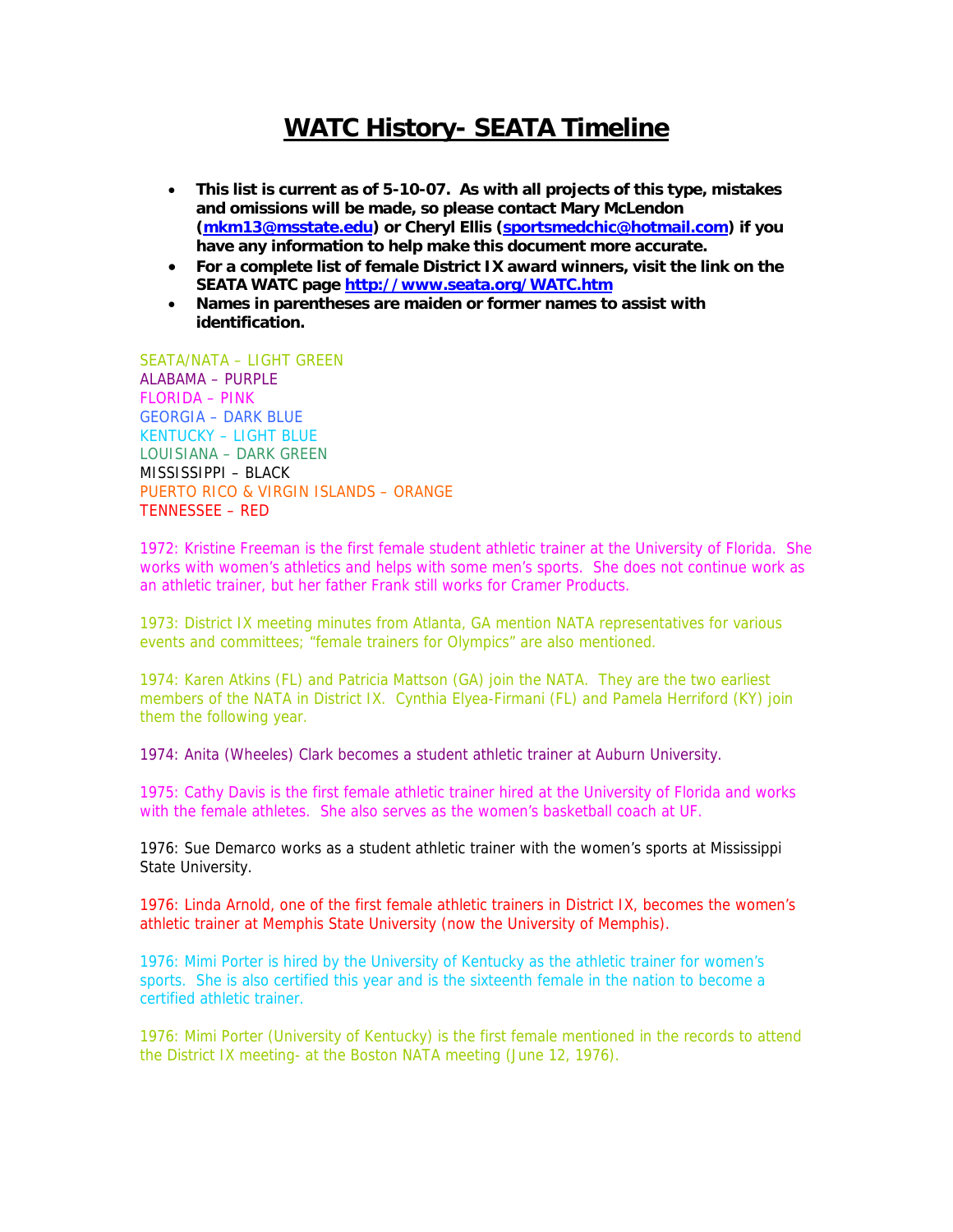1976: Sue McDonald (University of Georgia) and Mimi Porter (University of Kentucky) attend the District IX meeting at the Boston NATA convention (June 14, 1976).

1976: Sherry Kimbro is the first female ATC at Austin Peay State University.

1976: Darcy Shriver is hired at Eastern Kentucky University as an assistant to Head Athletic Trainer Bobby Barton. Darcy originally works with the women's sports but soon begins working with the men's and women's teams.

1976: Donna Robertson is hired at the University of Alabama.

1977: Gretchen Schlabach is hired as the head women's athletic trainer at the University of Mississippi; she is generally acknowledged as the first female athletic trainer in Mississippi.

1977: Peg Weiss (Tampa Soccer Club), Linda Arnold (Memphis State University), Darcy Shriver (Eastern Kentucky University), and Mimi Porter (University of Kentucky) attend the District IX meeting at the NATA meeting in Dearborn, MI.

1977: Pamela Herriford is the first female hired as a full-time assistant athletic trainer at Western Kentucky University.

1977: Patricia "Trish" Darlington and Rita DeDamio are hired as graduate assistants for the women's athletic department at the University of Tennessee- Knoxville. They work cooperatively with Tim Kerin from the men's athletic department, though the two departments are separate and remain so today. It is not until 1978 that there is a full-time position for the women's athletic department.

1977: Donna Robertson becomes the first female ATC in the state of Alabama. Anita (Wheeles) Clark becomes certified the same year.

1978: Sherry (Buickel) Sutton is hired as the head women's athletic trainer at the University of Florida.

1978: Jane Sandusky is hired as the first athletic trainer and a teacher/coach at Presentation Academy in Louisville, KY. She received athletic training license #21 from the Commonwealth of Kentucky in 1980.

1978: Linda Arnold shows up at her first Tennessee Athletic Trainers' Society (TATS) meeting. Previously, only male athletic trainers in the state had attended. By the next year, she is in charge of collecting money from new members.

1978: Donna Cooper is the first female athletic trainer at the University of Georgia.

1978: Sue Carver is hired as the University of Tennessee- Knoxville's first full-time staff athletic trainer for the women's athletic department. She came to UTK after graduating from Indiana University.

1978: Sue McDonald becomes the first female ATC in the state of Georgia.

1979: Dorothy Garrity is the first female student athletic trainer to graduate from the University of Southern Mississippi program; she becomes nationally certified in 1980.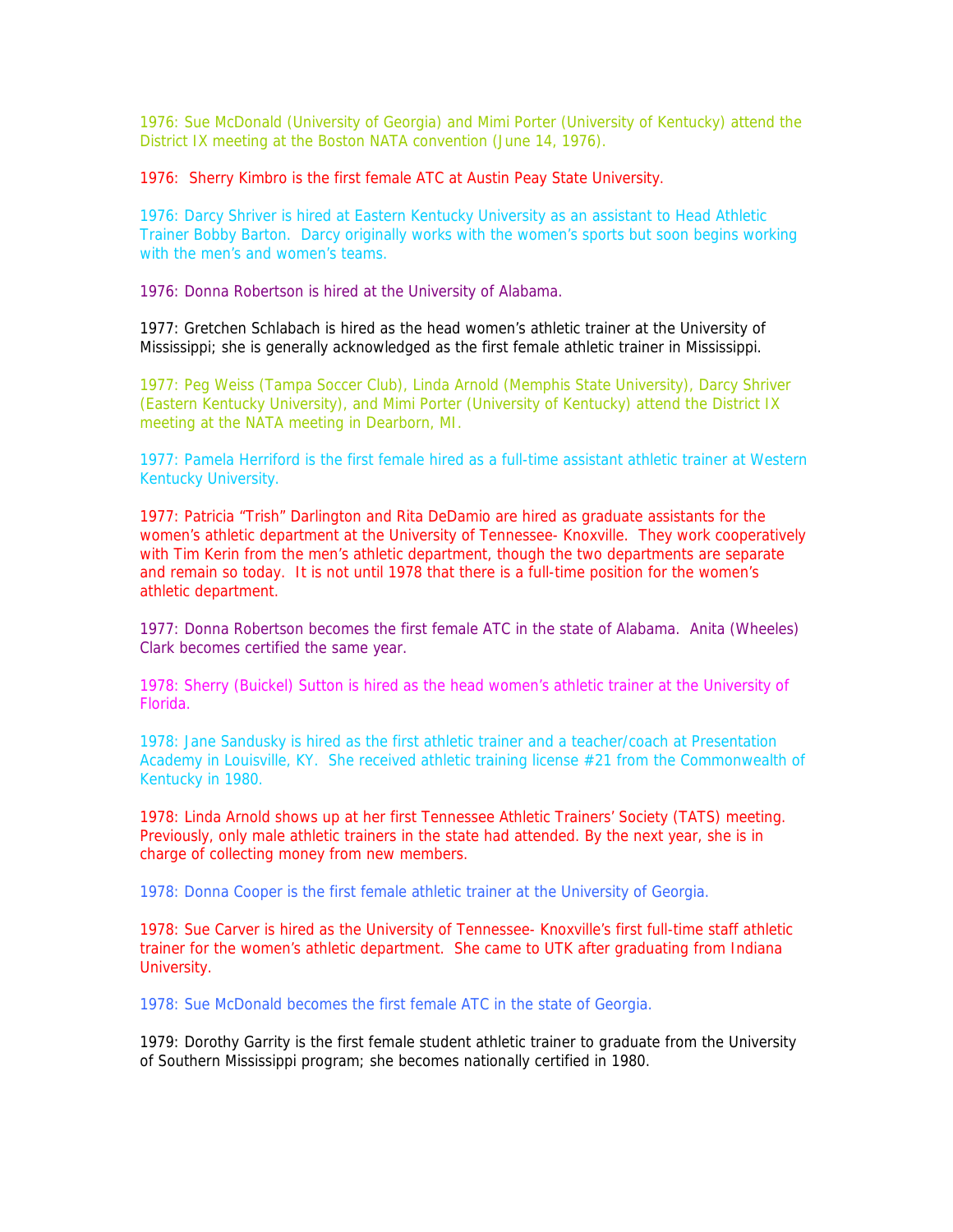1979: Mimi Porter is the first female to work with University of Kentucky football when she helps cover spring practice.

1979: Anita (Wheeles) Clark becomes the first female certified athletic trainer employed at a high school (Notasulga High School) in the state of Alabama.

1979: Seventeen of the 79 athletic trainers who attend the District IX meeting at the NATA meeting in St. Louis, MO are women.

1979: Mimi Porter (KY) is appointed to the SEATA Executive Committee; she represents Kentucky.

1979: Linda Arnold (TN) is mentioned in SEATA meeting minutes as part of the District IX Continuing Education Committee.

1979: Gretchen Schlabach is the first female secretary/treasurer for the Mississippi Athletic Trainers' Association (MATA).

1979: Eva Clifton is hired as an assistant athletic trainer by Bobby Barton at Eastern Kentucky University. She was previously a graduate assistant for the program in 1977.

1979: Deborah MacLean is the first female working at Georgia Tech, under the supervision of Bill McDonald, to gain apprenticeship hours towards her certification. Her role is defined as assistant athletic trainer in charge of women's sports.

1979: Dorsey Holland becomes the first female ATC at the University of Tennessee- Martin; she also serves as the women's tennis coach.

1980: Mary Vacala is first female ATC at Lyman High School in Florida.

1980: Nine of the 60 athletic trainers attending the SEATA meeting in Suwannee, GA are women.

1981: Shirley Simmons is the first full-time female athletic trainer at Vanderbilt University.

1982: Year of certification for Karen Griffin (TN)- the earliest certified African-American female currently residing in District IX.

1982: Janet Lozar is the second female ATC at the University of Tennessee- Martin; she later left to assist with the Cramer workshops.

1982: Jane Steinberg becomes the head women's athletic trainer at the University of Tennessee-Knoxville (she is presently at the University of South Carolina).

1982: Christine (Boyd) Stopka is hired to start the graduate and undergraduate Athletic Training programs at the University of Florida (also starts the UF Student Injury Care Center).

1983: Diane King is the first female student athletic trainer to work in the men's athletic department (with football) under the direction of Eddie Cantler at Memphis State University (now the University of Memphis).

1983: Kimberly Morris is hired as the first female head athletic trainer at the University of Tampa.

1983: Kathy Fox is the first female athletic trainer at the University of Central Florida.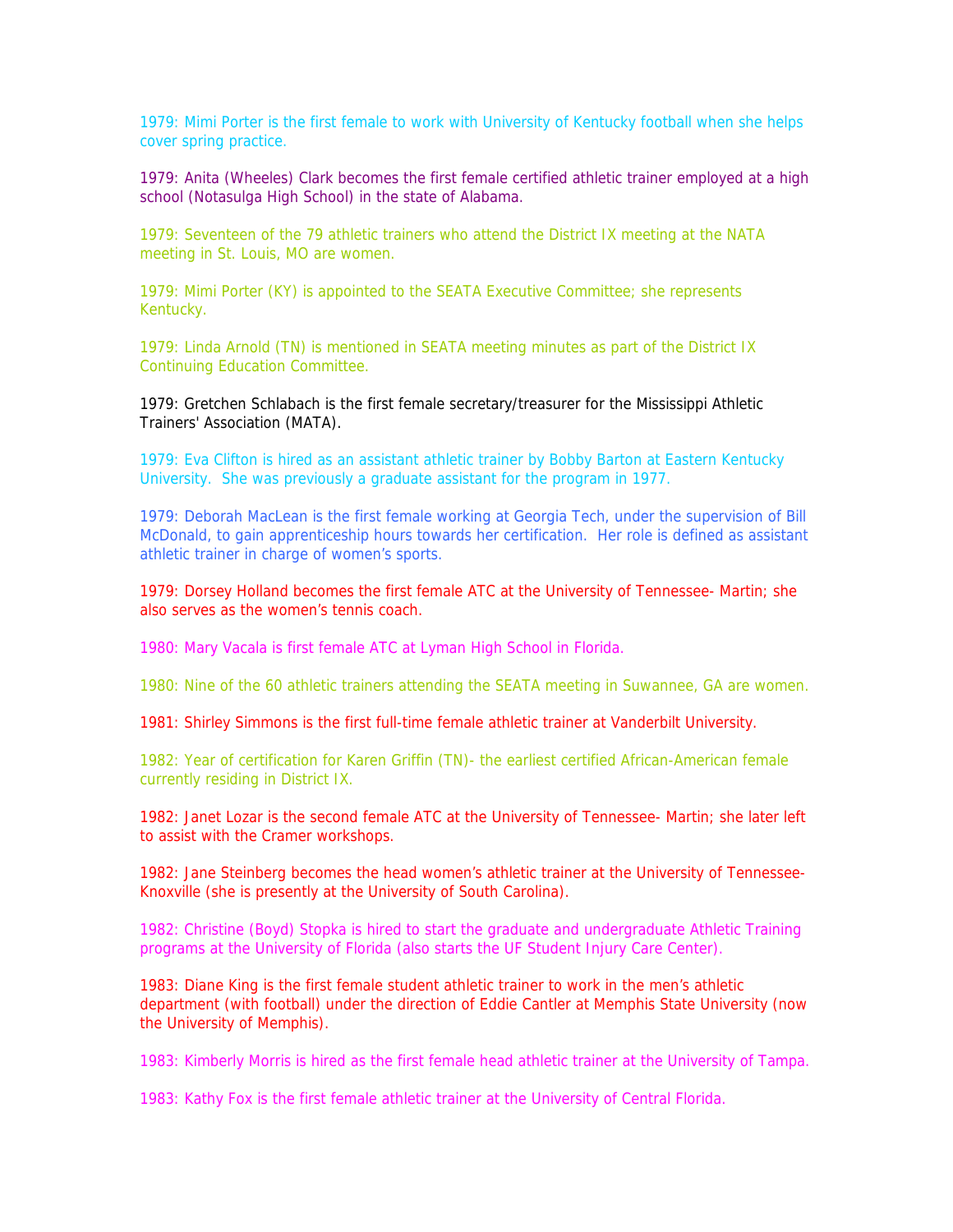Early 80s: Marty "Doc" Broussard appoints Kathy Osborne as head women's athletic trainer at Louisiana State University. Kathy later hires Cheryl Fuller as an assistant in the women's athletic department.

1984: Sherry (Buickel) Sutton (FL) is the first female elected SEATA secretary/treasurer.

1984: Linda Arnold (TN) heads up the SEATA Continuing Education Committee.

1984: Kimberly Ferrill-Moseley is hired as the first female athletic trainer at Tulane University.

1984: Debra Trigoboff is the first female head athletic trainer at Barry University.

1985: Deborah MacLean takes a position in the corporate world as a "Health and Fitness Specialist" at The Coca-Cola Company. Her athletic training position and expertise helps lead the state of Georgia in expanding their definition of the physically active person as it relates to third party reimbursement and the athletic trainer's scope of practice in the industrial setting.

1985: Debra (Nemeth) Morris (GA) becomes the chair of the SEATA Scholarship Committee.

1985: Mary Vacala is the head athletic trainer for the Georgia team at Florida-Georgia All-Star Football Classic in Orlando, FL.

1985: Sue Stanley-Green (KY) joins the BOC Board of Directors.

1986: Year of certification for Keiko Merl (FL); she is the earliest certified Asian female currently residing in District IX.

1986: Jane Steinberg (University of Tennessee) speaks as the District IX representative to the NATA Injury and Research Committee.

1986: Diane King becomes first graduate assistant in the women's athletic department at LSU.

1986: Patricia "Trish" Darlington is hired as the head athletic trainer at Georgia State University. She is the first athletic trainer hired at the school and remains there for 13 years.

1987: Trish Bare Grounds is the first female to work for West Palm Beach Tropics (Senior Pro Baseball).

1987: Heidi Pritzl is the first female student athletic trainer in the men's athletic department at LSU. Harvey Williams (future NFL running back: Chiefs and Raiders) asked her to come to LSU with him, since she had been a student athletic trainer at the high school he came from in Florida.

1988: Jackie Fonte is the first certified female to work with football in Mississippi. She is employed by Mississippi State University as a graduate assistant athletic trainer and is primarily responsible for women's sports.

1988: Beth Emeterio becomes the first female head athletic trainer at Emory University. Veronica Ampey becomes the first African-American ATC working in a university setting in Georgia as assistant director of athletics and recreation for sports medicine.

1989: Sue Stanley-Green (KY) is the first female to receive the SEATA Backbone Award.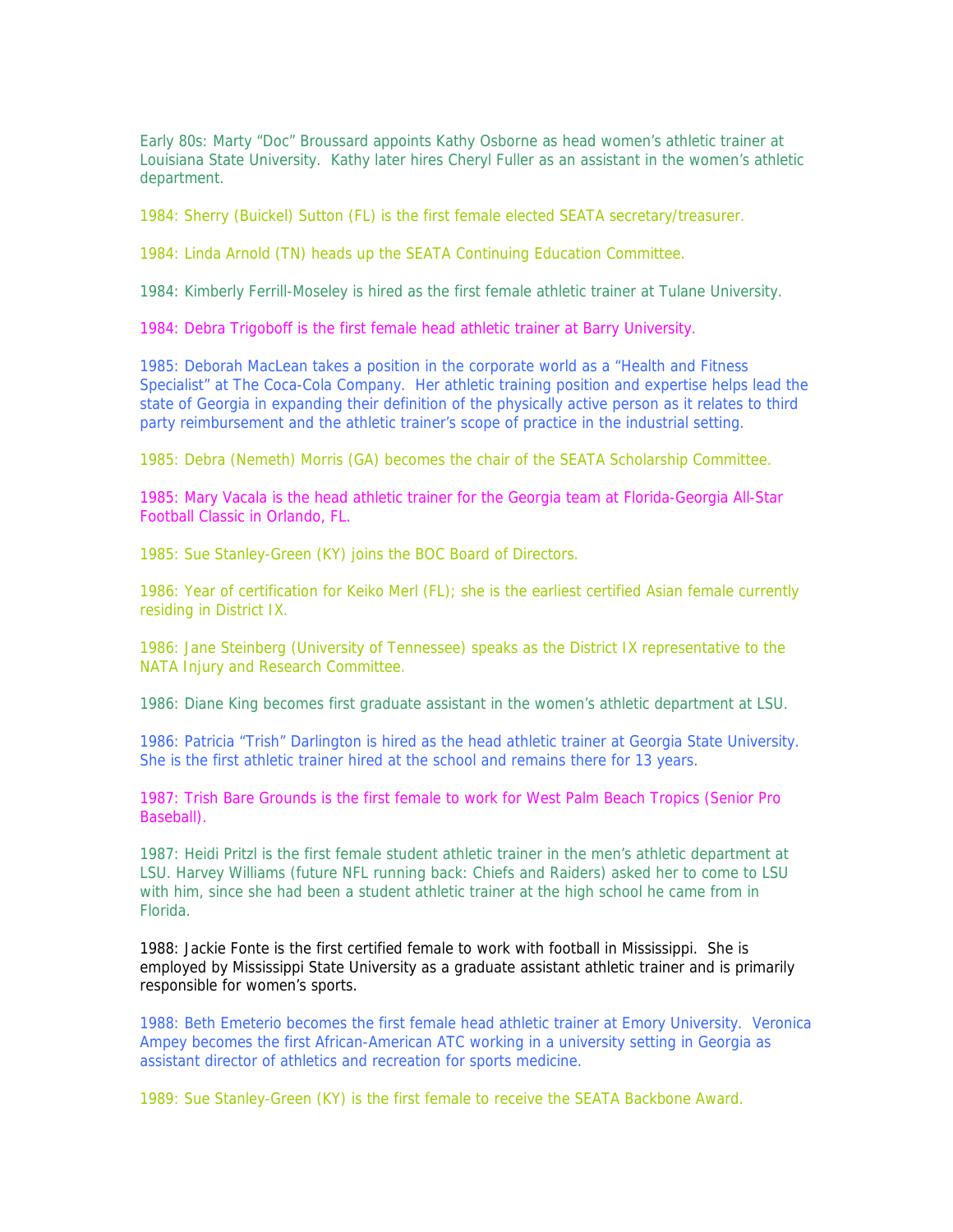1990: Michelle Garber becomes first female staff ATC to be hired at Valdosta State College (now Valdosta State University).

1990: Nancy Cummings serves as the USOC liaison for the USA Water Ski Sports Science/Medicine Committee.

1990: Carol Courtney takes over the position of continuing education officer for the Louisiana Athletic Trainers' Association (LATA).

1991: Ginger Gilmore and Donna Wesley are the first female athletic training students to work football at the University of Alabama. Bill McDonald is their head athletic trainer at UA.

1991: Year of certification for Maria Ochoa (LA); she is the earliest certified Hispanic female currently residing in District IX.

1991: Sue Stanley-Green (KY) is the first female secretary of the BOC.

1991: Sherry (Buickel) Sutton (FL) is the first female recipient of the SEATA District Award.

1991: Therese Sparn from Clarksville High School is the first female recipient of the Tennessee Athletic Trainers' Society (TATS) Sandy Sandlin High School Athletic Trainer of the Year Award.

1991: Kellye (Cargile) Mowchan becomes the first female to work with the University of Florida football team.

1992: Sara Coleman is the first female licensed in Mississippi (license #9); licensure began in December of 1991.

1992: Laurie Tis is named coordinator of the graduate program in Sports Medicine at Georgia State University.

1992: Diane King is the first female officer elected within the Georgia Athletic Trainers' Association (GATA), as secretary/treasurer.

1992: Christine Stopka is the first female recipient of the Athletic Trainers' Association of Florida (ATAF) Athletic Trainer of the Year Award.

1992: Marisa Brunet is the first female recipient of the ATAF Clinical/Corporate Athletic Trainer of the Year Award.

1993: Sherry Kimbro is the first female secretary/treasurer of Alabama Athletic Trainers' Association (ALATA).

1993: Stephanie Lennon is the first female recipient of the ATAF High School Athletic Trainer of the Year Award.

1993: Mary Walker is the first female head athletic trainer at the University of North Florida and developed their ATEP.

1994: Sue Stanley-Green (KY) becomes the first female president of SEATA.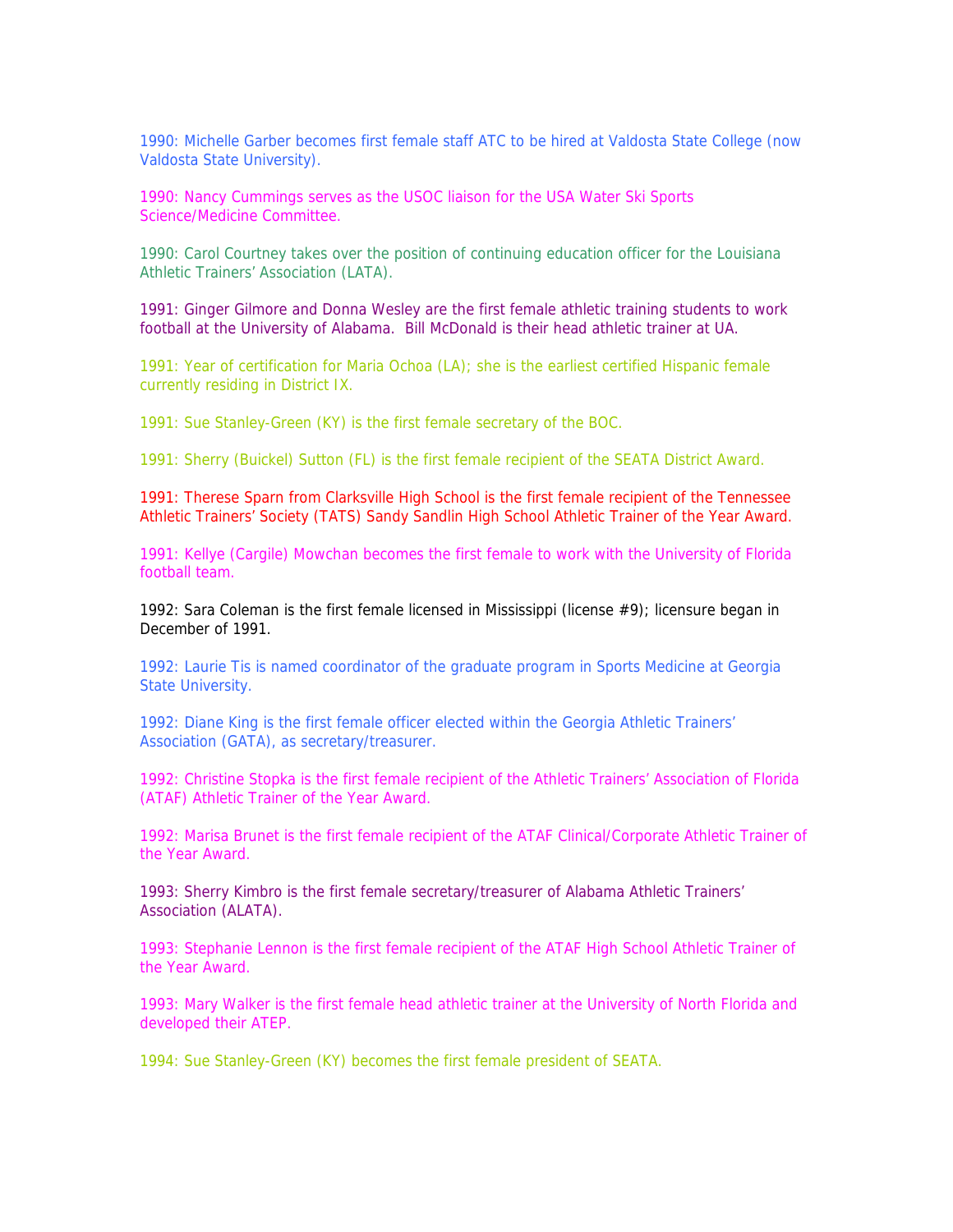1994: Jane Steinberg is the first female recipient of the TATS Sports Medicine Person of the Year Award.

1994: Janet Passman (GA) is the first female to win the SEATA High School Athletic Trainer Award, at the time she is working at LaGrange High School.

1994: Jane Steinberg (TN) is the first female from District IX to win the NATA Athletic Training Service Award.

1994: Trish Bare Grounds is the first female athletic trainer at Lynn University.

1995: Theresa Belesky is first female head athletic trainer at NOVA Southeastern University.

1995: Kimberly Morris is the first female recipient of the ATAF College/University Athletic Trainer of the Year Award.

1996: Mollie Malone of Vanderbilt University is the first female recipient of the TATS Eugene Smith/Mickey O'Brien College Athletic Trainer of the Year Award.

1996: Eva Clifton (KY) is the first female recipient of the SEATA Award of Merit.

1996: Joni Johnson from Austin Peay State University is the first female recipient of the TATS Backbone of the Year Award.

1996: Kelli Sabiston is elected as the first female vice president of the GATA. With the departure of Keith Webster to Kentucky, Kelli also becomes the first female to hold the office of president in Georgia and the first female state president in District IX.

1997: Mary Kirkland is the first female director of RehabWorks at Kennedy Space Center.

1997: Lynette (Schwartz) Johnson becomes the head athletic trainer at the University of Mississippi and is the first female head athletic trainer in the Southeastern Conference. She is currently the senior women's administrator at UM.

1997: Jane Steinberg is the first woman inducted into the TATS Hall of Fame.

1997: Sue Stanley-Green (KY) is elected district director and serves on the NATA Board of Directors.

1998: Linda Stark Bobo becomes secretary for the LATA.

1998: Marisa Brunet is the first female recipient of the ATAF President's Award.

1998: Deidre Leaver-Dunn becomes the undergraduate curriculum director of the Athletic Training program at the University of Alabama.

1999: Mary Kirkland (FL) is the NATA liaison to the National Coalition for Promoting Physical Activity (NCPPA).

1999: Ginger Gilmore is the first female staff athletic trainer to work baseball at the University of Alabama.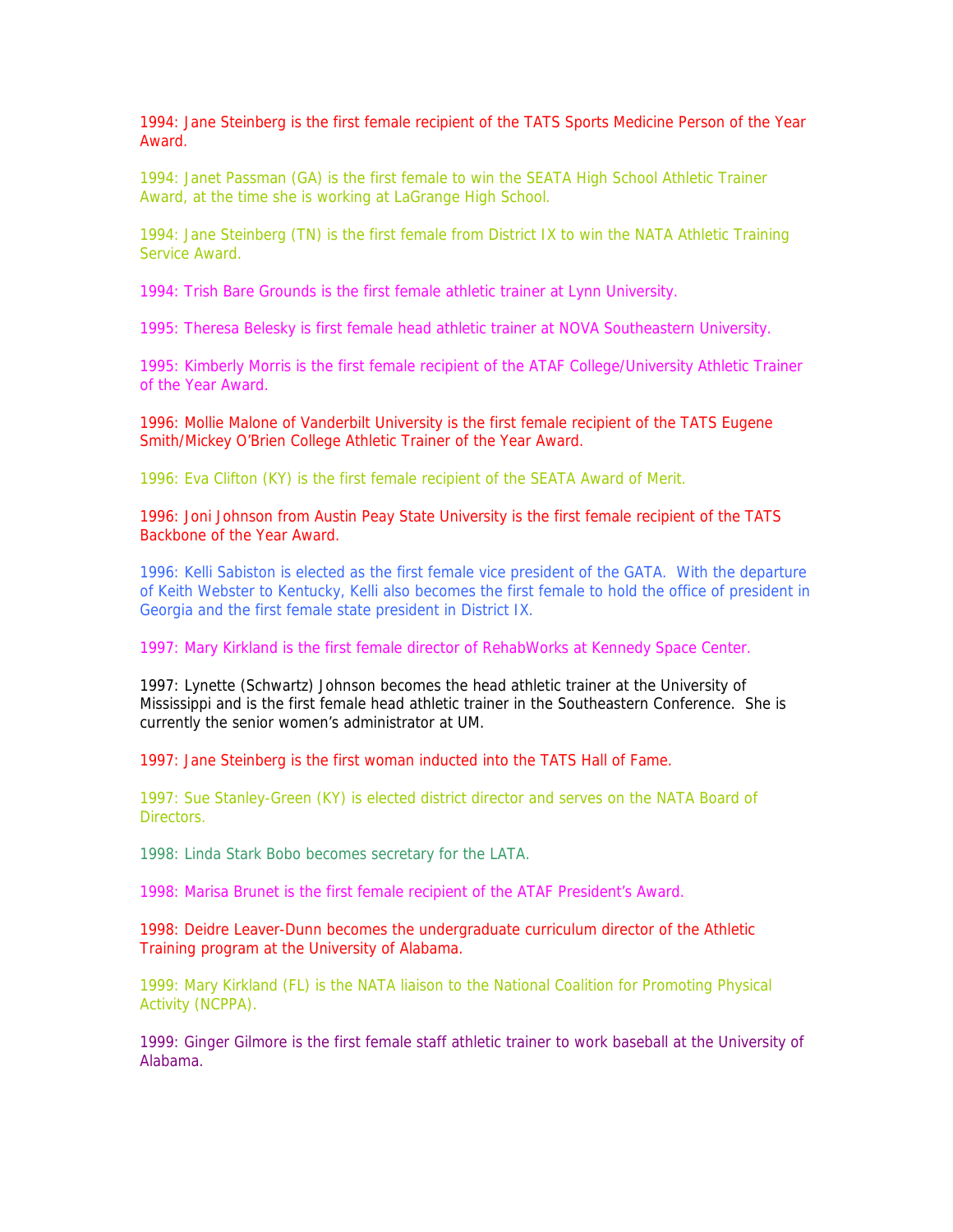1999: Dawn Epperson is the first female to work with the Tampa Bay Storm of the Arena Football League.

1999: Janet Passman is the first female program director hired to begin an educational program at Louisiana College.

1999: Mary Vander Heiden is first female ATC with the University of Central Florida football team.

2000: Donna Robertson is inducted into the ALATA Hall of Fame.

2001: Year of certification for Sandi Herbst (FL); she is the earliest certified Native American female currently residing in District IX.

2001: Wendy Swoboda is hired as the first female head athletic trainer at Tulane University.

2001: Marisa Brunett becomes the first female president of Florida.

2001: Debra Morris (GA) is the first female recipient of the SEATA Clinic/Industrial/Corporate Athletic Trainer Award.

2001: Jessica Mora becomes the head athletic trainer at Barry University. She was the first Hispanic ATC when she was hired in 1999, and she became the second female head athletic trainer.

2001: Karen Griffin from Baptist Sports Medicine is the first female recipient of the TATS Joe Worden Clinic/Professional Athletic Trainer of the Year Award.

2001: Sherry Kimbro (AL) is the first female recipient of the SEATA College/University Athletic Trainer Award.

2001: Sue Stanley-Green (FL) is the first female from District IX to win the NATA Most Distinguished Athletic Trainer Award.

2002: Karen Lew is named the interim program director for the accredited program at Southeastern Louisiana University.

2002: Micky Cuppett is the first female program director at the University of South Florida.

2002: Sue Stanley-Green is the first program director at Florida Southern College.

2002: Malissa Martin (TN) is the first female recipient of the SEATA Education/Administration Award.

2002: Debra Tolsma is the head athletic trainer for the Tallahassee Thunder (Arenafootball2).

2003: Karen Lew co-authors the book Athletic Training Exam Review: A Student Guide to Success.

2003: Elizabeth Swann is the first female program director at NOVA Southeastern University

2003: Joan Mann from Boyle County High School is the first female award recipient of the Kentucky Athletic Trainers' Society (KATS) High School Athletic Trainer of the Year Award.